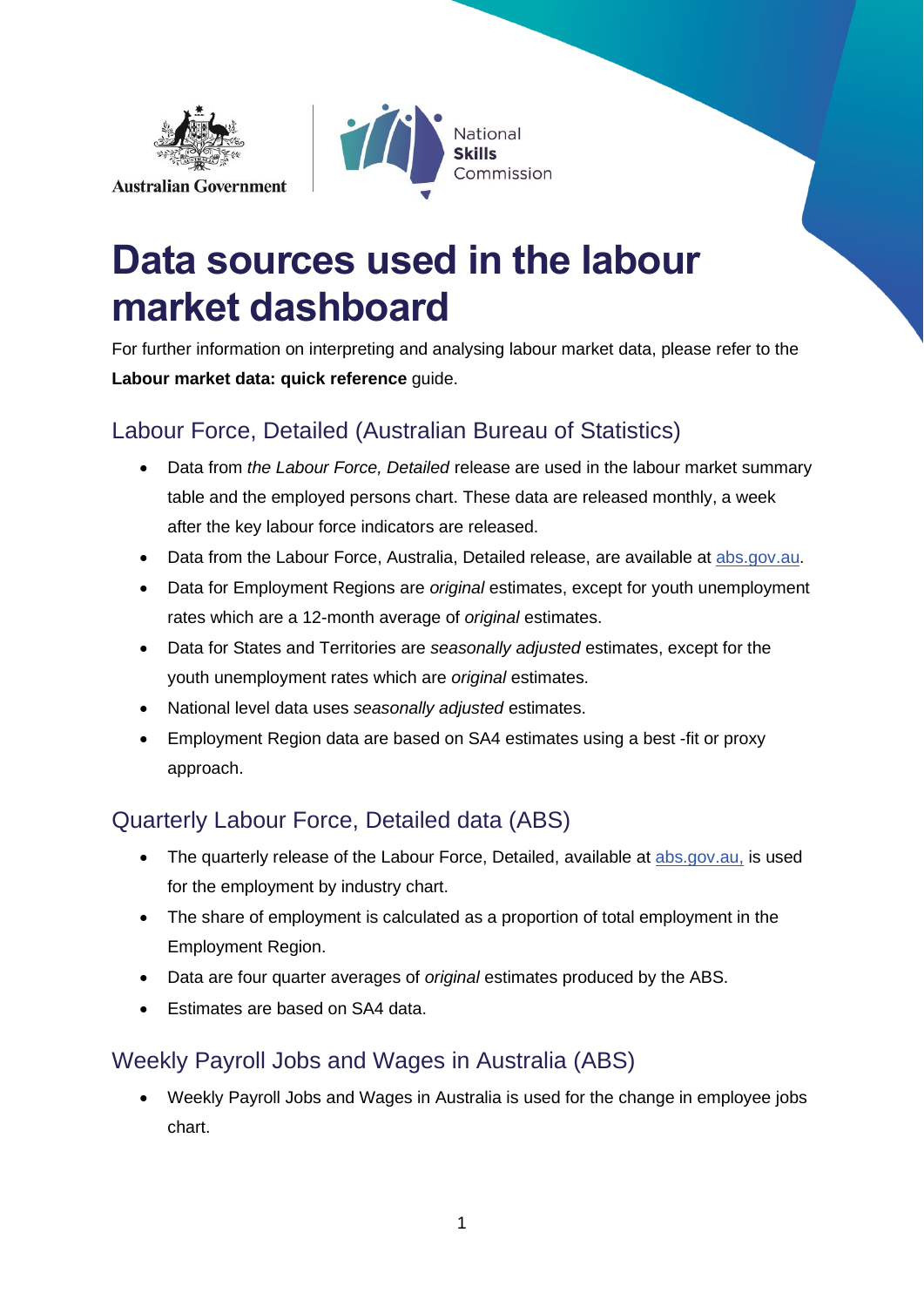- Weekly Payroll Jobs and Wages in Australia data is derived from data collected through the Single Touch Payroll system and reported to the Australian Taxation Office. Data are available at [abs.gov.au.](https://www.abs.gov.au/statistics/labour/earnings-and-work-hours/weekly-payroll-jobs-and-wages-australia)
- Data is published as an index (with values indexed to 14 March 2020).
- While estimates are available at the SA3 level, SA4 data are used for consistency with other labour market data included in the dashboard.

# Employment services caseload (Department of Education, Skills and Employment)

- Employment services caseload data are available at the Employment Region level, based on DESE administrative data.
- Considerations relating to the *New Employment Services Trial*:
	- o Mid North Coast includes both *New Employment Services Trial* participants, and those on the *jobactive* caseload.
	- o State totals for New South Wales and South Australia include *New Employment Services Trial* participants for Mid North Coast and Adelaide South, respectively. As such, state totals for those areas may differ to other published sources.

### Small Area Labour Markets (National Skills Commission)

- The Small Area Labour Markets publication by the National Skills Commission is used to highlight Local Government Areas with high rates of unemployment. Further data are available at *mip.gov.au.*
- Unemployment rate data are *four quarter averages*.
- For Local Government Areas with a labour force with fewer than 1,000 persons, caution should be exercised when interpreting results due to small sample and significant variability in estimates. These are marked with an asterisk '\*' in the dashboard.

#### Internet Vacancy Index (National Skills Commission)

- The National Skills Commission's Internet Vacancy Index (IVI) measures the number of newly lodged online job advertisements on SEEK, CareerOne and Australian JobSearch. More insights are available at *Imip.gov.au.*
- Data used in the number of advertisements chart are *seasonally adjusted* for both regional and rest of the state series. *Seasonally adjusted* data for IVI Regions are not